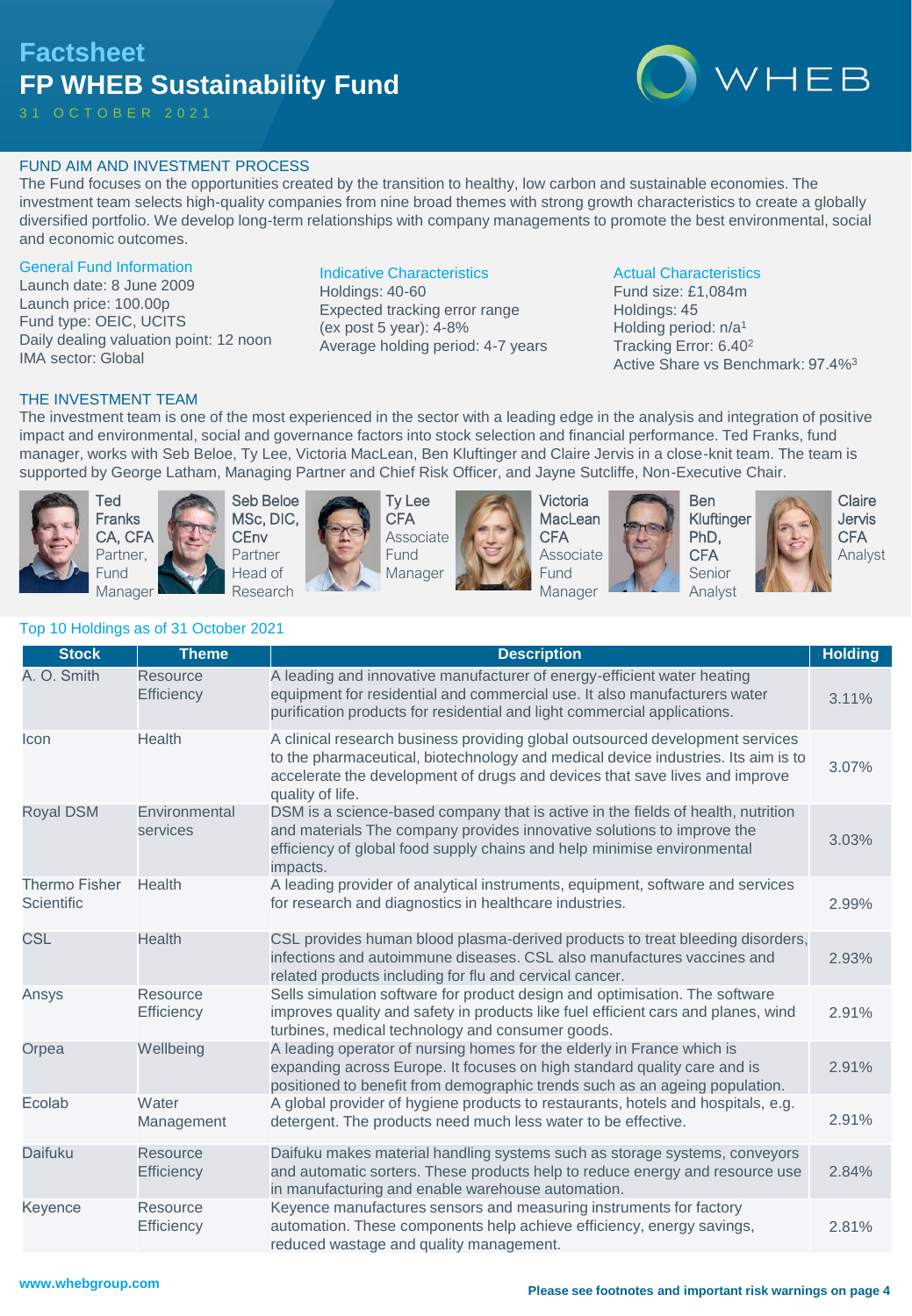

### Biggest Movers over the month in local currency – Top 3 and Bottom 3 Performers

| <b>Stock Name</b>    | Performance in Month   What Happened |                                                                                                                                                                             |
|----------------------|--------------------------------------|-----------------------------------------------------------------------------------------------------------------------------------------------------------------------------|
| Silicon Laboratories | $+34.67%$                            | Strong results with record Internet-of-Things (IoT) revenues despite supply<br>chain challenges                                                                             |
| <b>First Solar</b>   | $+25.28%$                            | Industry-supportive results from inverter manufacturer Enphase and news<br>of potential substantial policy support for renewable energy from US "Build-<br>Back-Better" act |
| A.O. Smith           | $+20.11\%$                           | Unexpected beat-and-raise in 3Q21 results show resilient end markets<br>despite price increases                                                                             |
|                      |                                      |                                                                                                                                                                             |
| <b>LHC Group</b>     | $-14.22\%$                           | Profit warning and guidance reduction due to considerable labour shortage<br>headwinds from recent Delta variant surge                                                      |
| HelloFresh           | $-12.46%$                            | Market nervousness about potential overspending on marketing during<br>3Q21 hitting margins                                                                                 |
| Orpea                | $-10.43%$                            | Underperformance on worry that rising inflation will trigger rate rises and<br>negatively impact Orpea's real estate portfolio valuation                                    |

#### Significant Portfolio Changes

| <b>Stock Name</b>             | <b>Purchase</b><br>$\overline{\phantom{a}}$ or sale | Theme  | <b>Brief description or sale rationale</b>                       |
|-------------------------------|-----------------------------------------------------|--------|------------------------------------------------------------------|
| Fisher & Paykel<br>Healthcare | Purchase                                            | Health | High quality market leader in acute and chronic respiratory care |
| Cerner                        | Sale                                                | Health | Deteriorating growth and competitive position                    |

# PORTFOLIO ANALYSIS AS AT 31 October 2021<sup>4</sup> Theme Allocation

| <b>Resource Efficiency</b>    | 22.71% |
|-------------------------------|--------|
| <b>Cleaner Energy</b>         | 4.97%  |
| <b>Environmental Services</b> | 10.46% |
| Sustainable Transport         | 10.24% |
| <b>Water Management</b>       | 7.40%  |
| Health                        | 23.27% |
| Safety                        | 7.06%  |
| Wellbeing                     | 10.24% |
| Education                     | 2.77%  |
| Cash                          | 0.88%  |









# Geographic Allocation **Market Capitalisation Allocation** Market Capitalisation Allocation





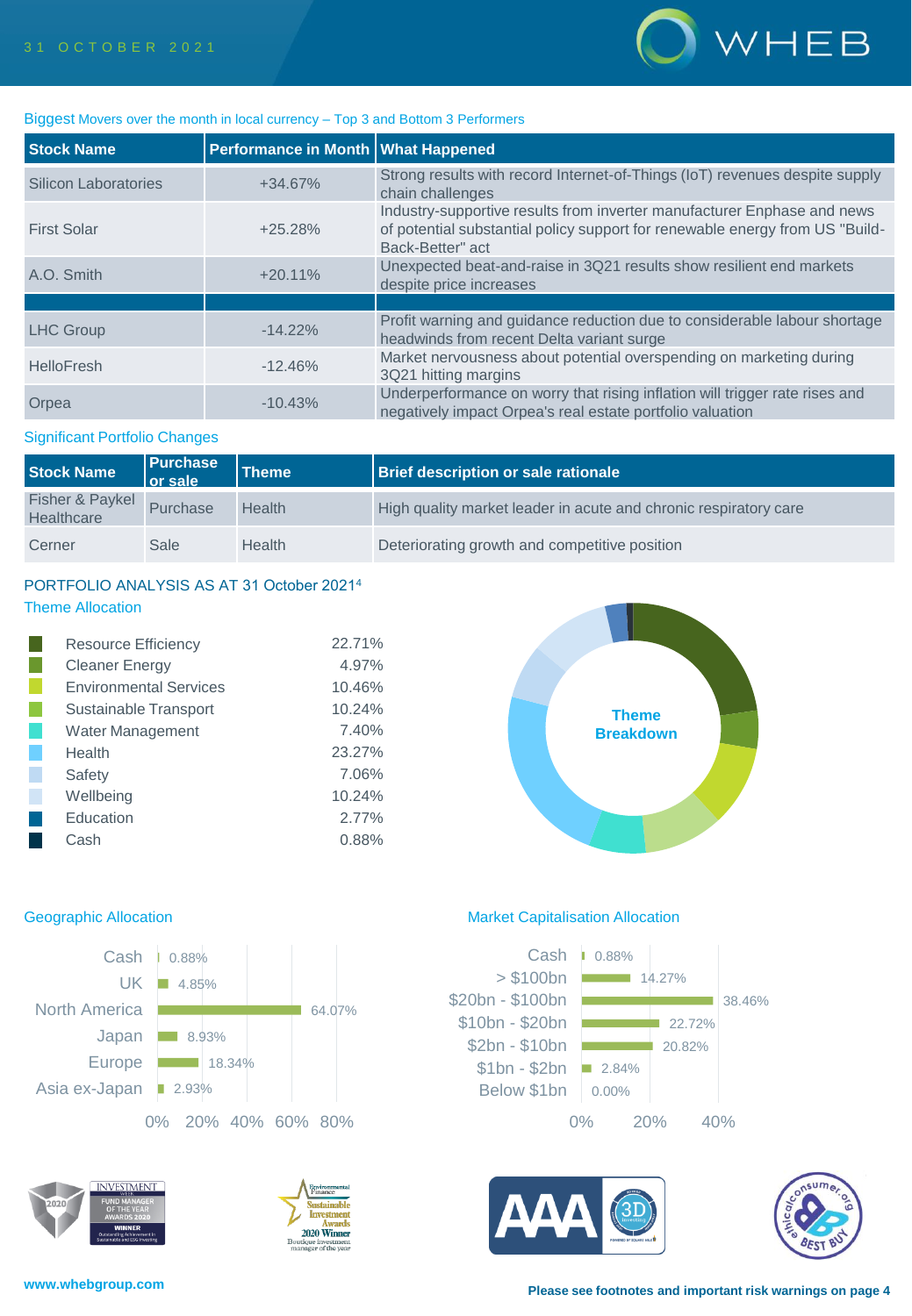

#### Alignment with UN SDGs



## Comparative Performance (Figures are historic and past performance does not predict future returns).

| <b>Cumulative Performance</b>                                | 5 years | 3 years | 12 months | $\vert$ Year to date $\vert$ | 3 months | 1 month |
|--------------------------------------------------------------|---------|---------|-----------|------------------------------|----------|---------|
| FP WHEB Sustainability C Acc<br>Primary Share Class (GBP)    | 78.63%  | 54.56%  | 24.00%    | 12.91%                       | 4.08%    | 1.78%   |
| MSCI World Total Return (GBP) <sup>5</sup>                   | 82.70%  | 53.95%  | 32.46%    | 19.11%                       | 5.28%    | 3.94%   |
| <b>IA Global Sector Average Total</b><br>Return <sup>6</sup> | 76.24%  | 53.25%  | 28.56%    | 15.04%                       | 3.71%    | 2.33%   |

| Discrete Performance                                             | $Oct 2020 -$<br><b>Oct 2021</b> | $Oct 2019 -$<br><b>Oct 2020</b> | $Oct 2018 -$<br><b>Oct 2019</b> | Oct 2017 -<br><b>Oct 2018</b> | $Oct 2016 -$<br><b>Oct 2017</b> |
|------------------------------------------------------------------|---------------------------------|---------------------------------|---------------------------------|-------------------------------|---------------------------------|
| FP WHEB Sustainability C Acc<br><b>Primary Share Class (GBP)</b> | 24.00%                          | 14.43%                          | 8.94%                           | $-1.28%$                      | 17.07%                          |
| MSCI World Total Return (GBP)                                    | 32.46%                          | 4.45%                           | 11.28%                          | 5.13%                         | 12.88%                          |
| IA Global Sector Average Total<br>Return                         | 28.56%                          | 7.29%                           | $11.11\%$                       | 0.99%                         | 13.88%                          |

### SHARE CLASSES AND FUND INFORMATION<sup>7</sup>

| <b>Shareclass</b>           | <b>Currency</b> | <b>Price</b> |       | <b>Ongoing</b><br><b>Charges</b><br>and Fees | <b>ISIN</b>  | <b>SEDOL</b>                     |
|-----------------------------|-----------------|--------------|-------|----------------------------------------------|--------------|----------------------------------|
| C Accumulation              | <b>GBP</b>      | 316.19       | Pence | 1.03%                                        | GB00B8HPRW47 | B8HPRW4                          |
| C Accumulation              | <b>CHF</b>      | 146.65       | Cents | 1.03%                                        | GB00BF7M1G66 | BF7M1G6                          |
| C. Accumulation             | <b>EUR</b>      | 161.62       | Cents | 1.03%                                        | GB00BF7M1771 | <b>BF7M177</b>                   |
| C Accumulation              | <b>USD</b>      | 163.70       | Cents | 1.03%                                        | GB00BFXBL788 | BFXBL78                          |
| C Income*                   | <b>GBP</b>      | 229.87       | Pence | 1.03%                                        | GB00BHBFFN03 | BHBFFN0                          |
| D Accumulation <sup>8</sup> | <b>GBP</b>      | 316.26       | Pence | 0.93%                                        | GB00BMC2QC11 | BMC <sub>2</sub> QC <sub>1</sub> |
| D Income*                   | <b>GBP</b>      | 229.92       | Pence | 0.93%                                        | GB00BMC2QD28 | BMC <sub>2</sub> Q <sub>D2</sub> |
| <b>R</b> Accumulation       | <b>GBP</b>      | 304.96       | Pence | 1.13%                                        | GB00BMC2QF42 | BMC <sub>2</sub> QF4             |
| A Accumulation              | <b>GBP</b>      | 304.60       | Pence | 1.68%                                        | GB00B4LDCG53 | B4LDCG5                          |
| A Accumulation              | <b>USD</b>      | 160.50       | Cents | 1.68%                                        | GB00BFXBL341 | BFXBL34                          |
| B Accumulation <sup>9</sup> | <b>GBP</b>      | 235.49       | Pence | 0.55%                                        | GB00B6Y2LD34 | B6Y2LD3                          |

\*Income Frequency: Annual Dividend Record Date: 31 December Last Dividend: C Inc: 1.5955p D Inc: n/a (launch date 13 August 2021)

Key Dates\* Annual report 31

**December** Interim report 30 June \*Changed from 28th February and 31<sup>st</sup> August

Authorised Corporate Director (ACD): FundRock Partners Limited Fund Administrator: SS&C Financial Services Europe Limited